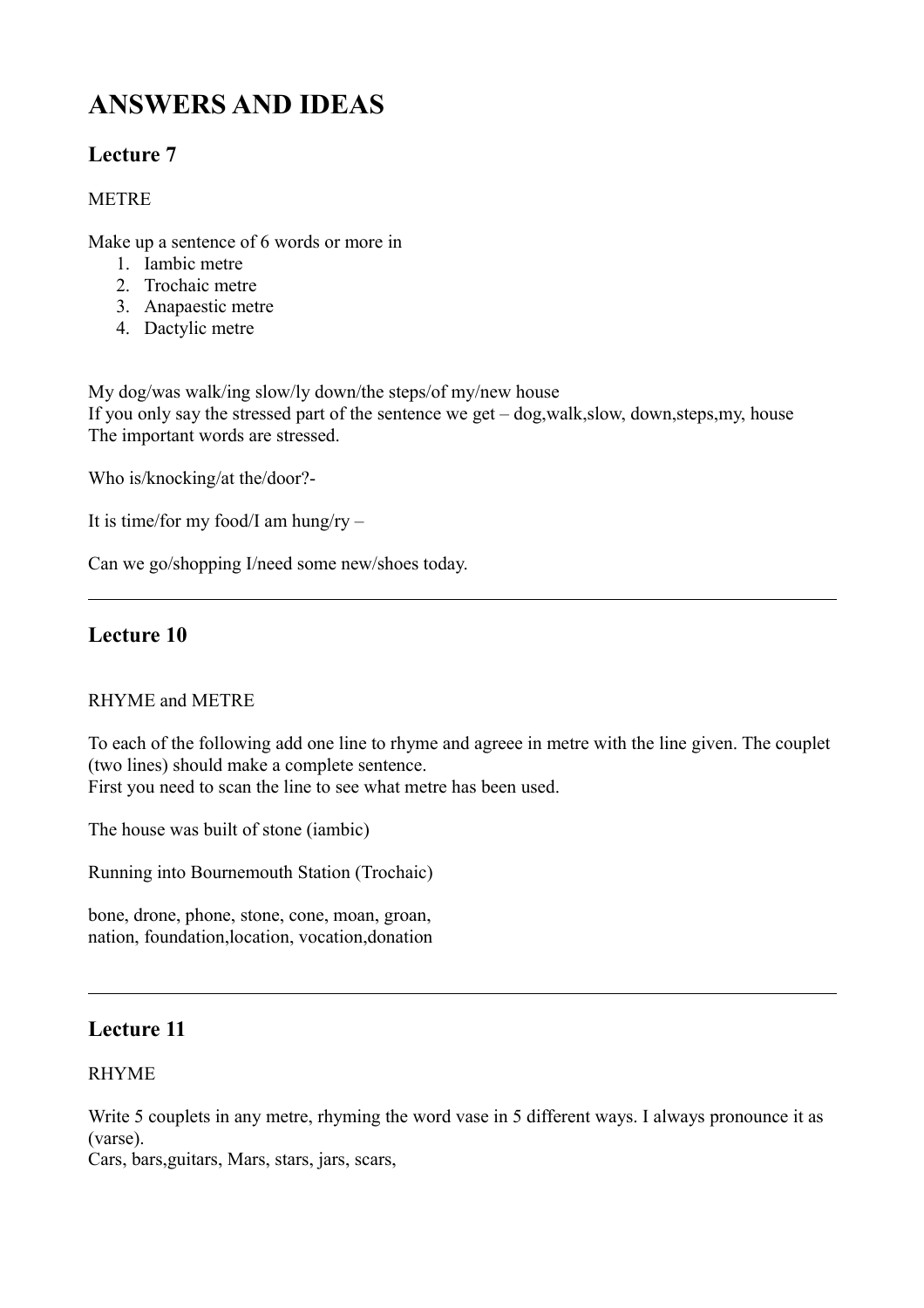Write a poem (at least six lines) depending for rhymes on these three words squint, walk, cove.

Drove, grove, stove, mint, link, rink, drink, brink, sprint, tint, glint, talk, stalk, fork, cork,

## **Lecture 15**

Write your own sonnet

Remember you need to write it in iambic pentameter

Two syllables in a foot – the second one stressed. Five feet to a line making 10 syllables. Use the Shakespearean rhyming scheme ababcdcdefefgg Try to write a sonnet with these line endings had, I, bad, why, head, page, bed, rage, sing, pay, bring, day, breath, death.

## **Lecture 17**

Write a limerick,

 The first line should end with the word Poole (a) (a place in Dorset) and the third line should end with tea (b) Remember that the rhyming scheme is aabba.

Suggestions on another sheet - Poole, cool, fool, rule, mule, stool, fuel, duel, tool, me, sea, see, fee, he, she, tree, free

## **Lecture 19**

Narrative poetry

Write a poem retelling a story. It can be blank verse or it can rhyme or perhaps a sonnet. My suggestions would be Snow White, Cinderella or Hansel and Gretel.

#### ACROSTIC

Try writing a poem with the lines starting with

P

- $\Omega$
- E
- T
- R
- Y